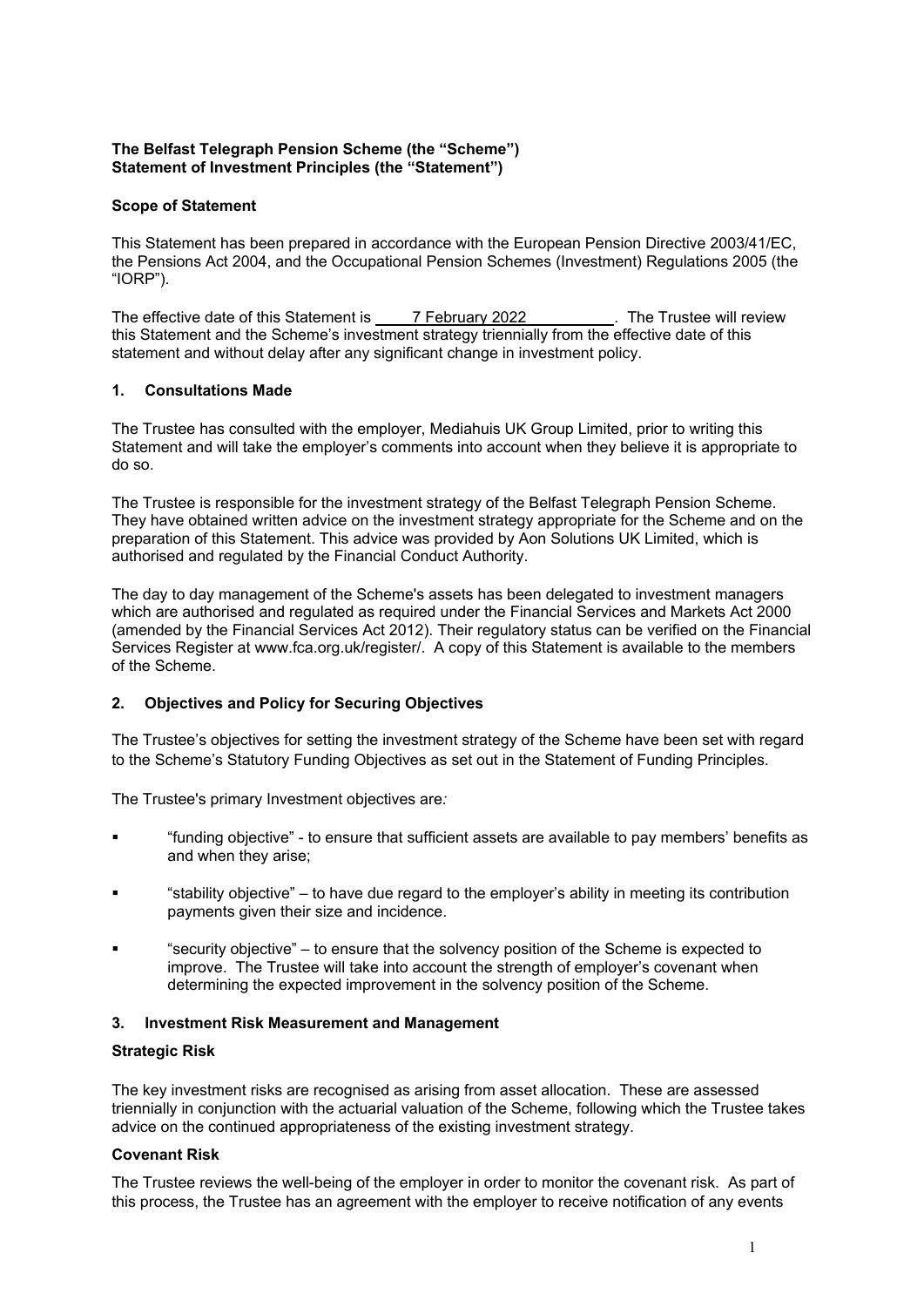which have the potential to alter the creditworthiness of the sponsoring employers in particular, the Trustee will be informed of Type A events, as defined in appropriate guidance issued by the Pensions Regulator and employer-related Notifiable Events. On receipt of such notification, the Trustee will reconsider the continued appropriateness of the Scheme's existing investment strategy. In addition, risks associated with changes in the employer covenant are assessed by monitoring the Failure Score (as defined for the purposes of calculating the risk-based element of the Pension Protection Fund levy).

### **Manager Risks (activities by the investment manager)**

The Trustee monitors the risks arising through the selection or appointment of fund managers on a quarterly basis via investment monitoring reports prepared by its professional advisors. The Trustee has appointed Aon Solutions UK Limited to alert it on any matters of material significance that might affect the ability of each fund manager to achieve its objectives.

The Trustee acknowledges that investment returns achieved outside the expected deviation (positive or negative) may indicate that the investment manager is taking a higher level of risk than indicated. These issues were considered on the appointment of the managers and will be considered as part of the regular ongoing investment review procedures that the Trustee has in place.

In addition, the Trustee meets the fund managers regularly to review the managers' approach to investment, the investment risks of the funds and how these are managed.

#### **ESG and Climate Change Risk**

In setting the Scheme's investment strategy, the Trustee's primary concern is to act in the best financial interests of the Scheme and its beneficiaries, seeking the best return that is consistent with a prudent and appropriate level of risk. These include the risk that environmental, social and governance factors, including climate change, negatively impact the value of investments held if not understood and evaluated properly. The Trustee consider this risk by taking advice from their investment adviser when considering the approach to selecting underlying managers and monitoring performance.

#### **4. The Balance Between Different Kinds of Investments**

The Trustee recognises that the key source of financial risk (in relation to meeting its objectives) arises from asset allocation.

The Trustee therefore retains responsibility for setting asset allocation, and takes expert advice as required from its professional advisers.

The Trustee reviews its investment strategy following each formal actuarial valuation of the Scheme (or more frequently should the circumstances of the Scheme change in a material way). The Trustee takes written advice from its professional advisers regarding an appropriate investment strategy for the Scheme.

The asset allocation for the Scheme is set out in Appendix I.

As part of the ongoing Trustee training, a broad range of asset classes, including alternatives, will be considered as and when the need and opportunity arises. This is kept under regular review by the Trustee in conjunction with its advisers.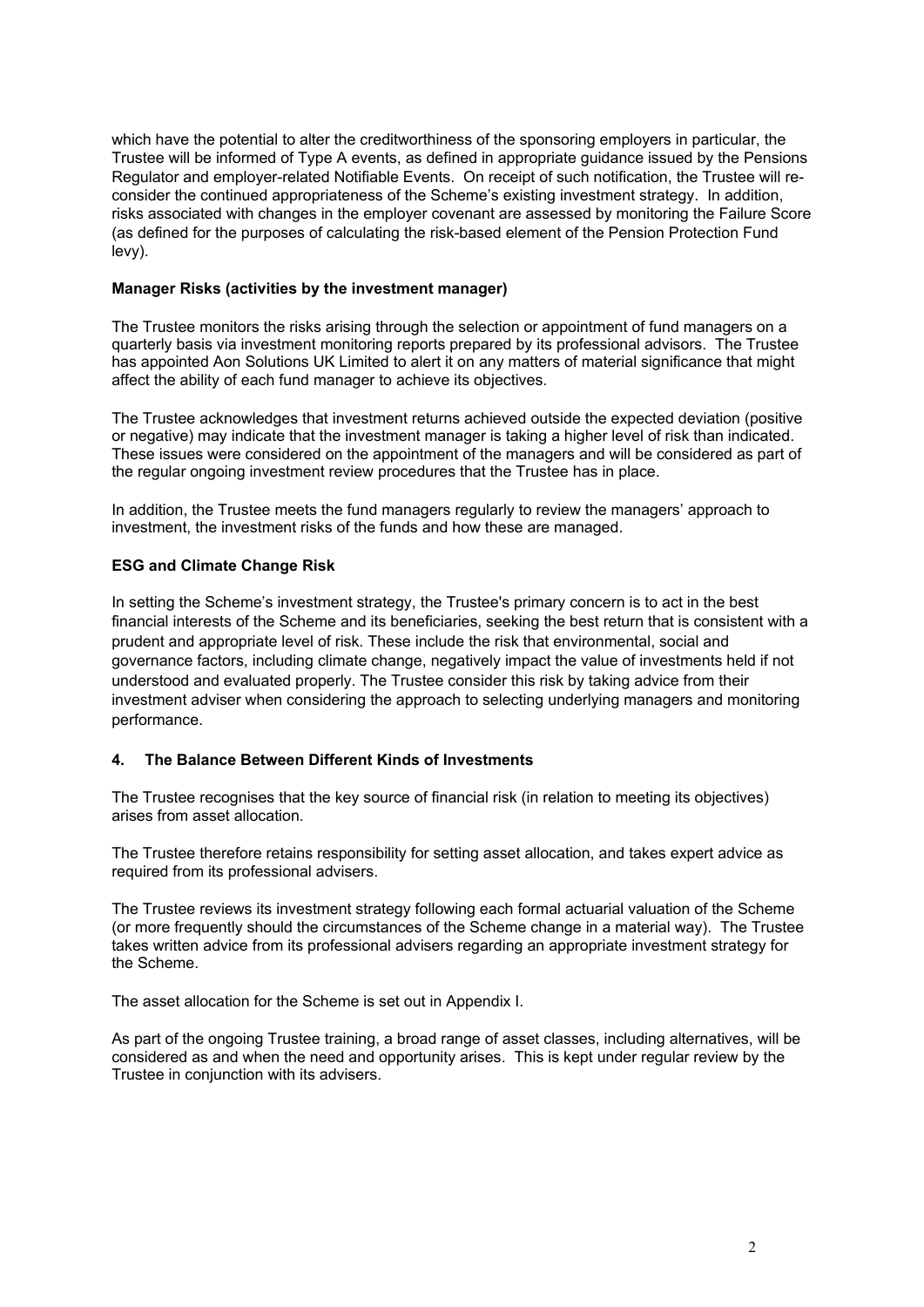## **5. Choosing Investments**

The Trustee considers that the types of investments held and the balance between them is deemed appropriate given the liability profile of the Scheme, its cashflow requirements, the funding level of the Scheme and the Trustee's objectives.

The assets of the Scheme are invested in the best interests of the members and beneficiaries.

The Trustee exercises its powers of investment in a manner calculated to ensure the security, quality, liquidity and profitability of the portfolio as a whole. In order to avoid an undue concentration of risk a spread of assets is held. The diversification is both within and across a number of asset classes.

Assets held to cover the Scheme's technical provisions (the liabilities of the scheme) are invested in a manner appropriate to the nature and duration of the expected future retirement benefits payable under the scheme.

The assets of the Scheme are invested on regulated markets and properly diversified to avoid excessive reliance on any particular asset, issuer or group of undertakings so as to avoid accumulations of risk in the portfolio as a whole.

Day to day selection of stocks is delegated to the fund managers appointed by the Trustee. The Trustee takes regular expert advice about the review and selection of managers.

Investment in derivatives is only made in so far as they contribute to the reduction of investment risks or facilitate efficient portfolio management and are managed such as to avoid excessive risk exposure to a single counterparty or other derivative operations.

#### **6. Custody**

Investment in pooled funds gives the Trustee a right to the cash value of the units rather than to the underlying assets. The managers of the pooled fund are responsible for the appointment and monitoring of the custodian of the fund's assets.

The custodians are independent of the employer.

#### **7. Expected Returns on Assets**

Over the long-term the Trustee's expectations are:

- for the "growth" assets (Diversified Growth Funds and equity funds), to achieve a return which at least keeps pace with the increase in national average earnings over the same period. The Trustee is willing to incur short-term volatility in asset price behaviour with the expectation that over the long term these assets will outperform asset classes which may be regarded as matching the liabilities;
- for the "matching" assets (Liability Driven Investment funds); to achieve a rate of return which is at least in line with changes in the cost of providing fixed income annuities given leverage and hedging levels.

Returns achieved by the fund managers are assessed against performance benchmarks set by the Trustee in consultation with its advisers and fund managers.

#### **8. Realisation of Investments/Liquidity**

The Trustee recognises that there is a risk in holding assets that cannot be easily realised should the need arise. The assets of the Scheme are held in pooled funds and are realisable at short notice through the sale of units.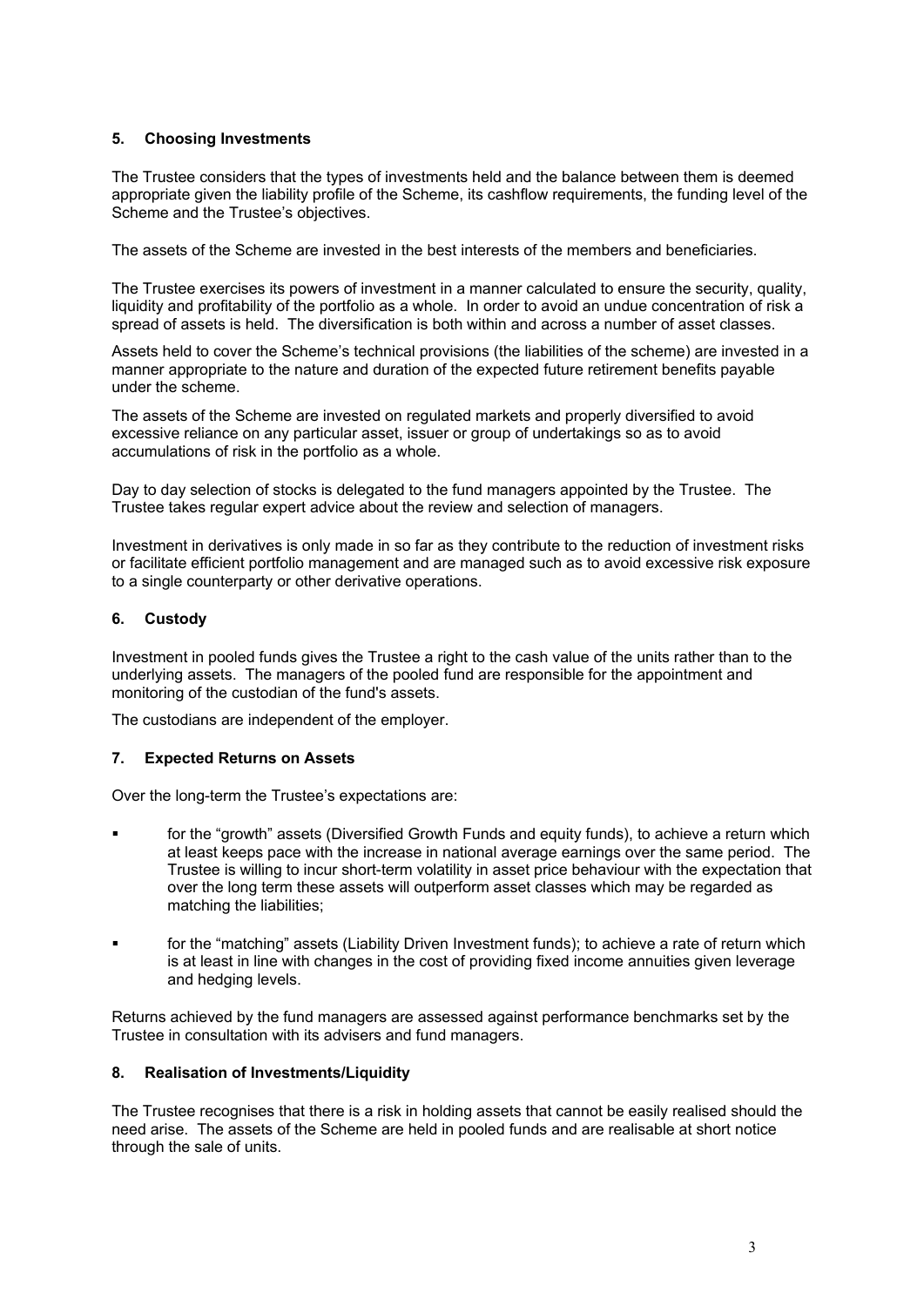# **9. Stewardship - Voting and Engagement**

The Trustee recognises the importance of its role as a steward of capital and the need to ensure high standards of governance and promotion of corporate responsibility in the underlying companies in which its investments reside. The Trustee recognises that ultimately this protects the financial interests of the Scheme and its beneficiaries.

The Trustee expects the Scheme's investment managers to use their influence as institutional investors to carry out the Trustee's rights and duties as a shareholder including voting, along with – where relevant and appropriate – engaging with underlying investee companies to promote good corporate governance, accountability, and positive change.

The Trustee reviews the stewardship activities of their investment managers on an annual basis, covering both engagement and voting actions. Where the Trustees identify significant concerns relating to performance, strategy, risks, social and environmental impact, corporate governance, the capital structure or management of conflicts of interest, of a fund manager or other stakeholder; they will consider the methods by which they would monitor and engage with such a fund manager or other stakeholders.

# **10. Arrangements with Investment Managers**

The Trustee regularly monitors the Scheme's investments to consider the extent to which the investment strategy and decisions of the investment managers are aligned with the Trustee's policies. This includes monitoring the extent to which investment managers:

- make decisions based on assessments about medium- to long-term financial and non-financial performance of an issuer of debt or equity; and
- engage with issuers of debt or equity in order to improve their performance in the medium- to long-term.

The Trustee is supported in this monitoring activity by its investment consultant.

The Trustee receives regular reports and verbal updates from the investment consultant on various items including the investment strategy, performance, and longer-term positioning of the portfolio. The Trustee's focus is on longer-term performance when considering the ongoing suitability of the investment strategy in relation to the Scheme objectives and assess the investment managers over 3 year periods.

The Trustee also receives annual stewardship reports on the monitoring and engagement activities carried out by their investment managers, which supports the Trustee in determining the extent to which the Scheme's engagement policy has been followed throughout the year.

Before appointment of a new investment manager, the Trustee reviews the governing documentation associated with the investment and will consider the extent to which it aligns with the Trustee's policies. Where possible, the Trustee will seek to amend that documentation so that there is more alignment. Where it is not possible to make changes to the governing documentation, for example if the Scheme invests in a collective vehicle, then the Trustee will express its expectations to the investment managers by other means (such as through a side letter, in writing, or verbally at Trustee meetings).

The Trustee believes that having appropriate governing documentation, setting clear expectations to the investment managers by other means (where necessary), and regular monitoring of investment managers' performance and investment strategy, is in most cases sufficient to incentivise the investment managers to make decisions that align with the Trustee's policies and are based on assessments of medium- and long-term financial and non-financial performance.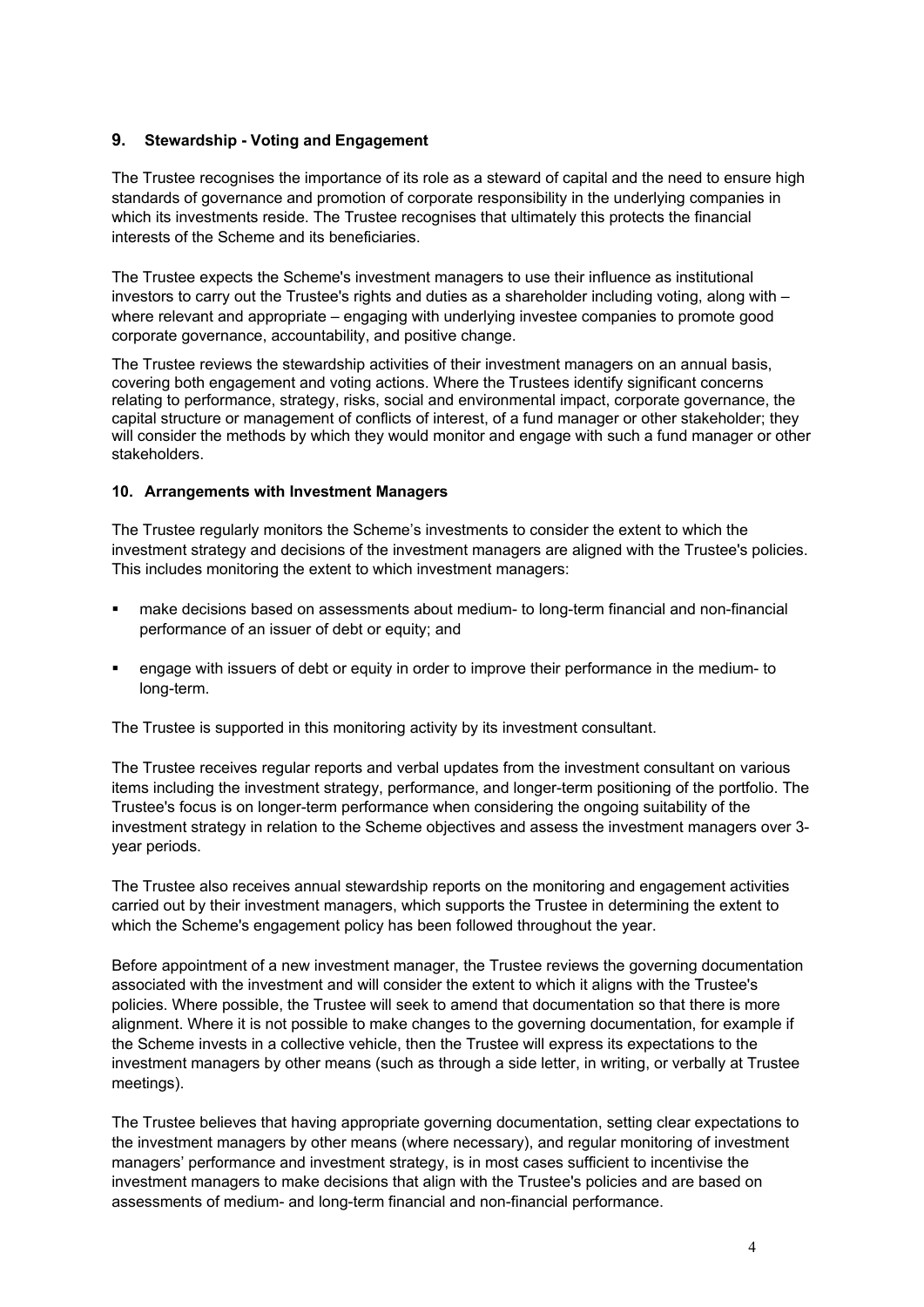Where investment managers are considered to make decisions that are not in line with the Trustee's policies, expectations, or the other considerations set out above, the Trustee will typically first engage with the manager but could ultimately replace the investment manager where this is deemed necessary.

There is typically no set duration for arrangements with investment managers, although the continued appointment for all investment managers will be reviewed periodically, and at least every three years.

# **11. Cost and Performance**

#### **Cost Monitoring**

The Trustee is aware of the importance of monitoring their investment managers' total costs and the impact these costs can have on the overall value of the Scheme's assets. The Trustee recognises that in addition to annual management charges, there are a number of other costs incurred by the Scheme's investment managers that can increase the overall cost incurred by their investments.

The Trustee collects annual cost transparency reports covering all of their investments and asks that the investment managers provide this data in line with the appropriate reporting templates for each asset class. This allows the Trustee to understand exactly what the Scheme is paying the investment managers. The Trustee works with their investment consultant and investment managers to understand these costs in more detail where required.

The Trustee is aware of the portfolio turnover costs (portfolio turnover costs are defined as the costs incurred as a result of the buying, selling, lending or borrowing of investments) associated to the Scheme's underlying investments through the information provided by their investment managers. The target portfolio turnover and turnover range is monitored annually with the assistance of the Scheme's investment consultant.

The Trustee accepts that transaction costs will be incurred to drive investment returns and that the level of these costs varies across asset classes and by manager style within an asset class. In both cases, a high level of transaction costs is acceptable as long as it is consistent with the asset class characteristics, manager's style and historic trends.

#### **Evaluation of Investment Managers Performance and Remuneration:**

The Trustee assesses the performance of its investment managers on a quarterly basis and the remuneration of their investment managers on at least an annual basis via collecting cost data in line with appropriate reporting templates.

# **12. Effective Decision Making**

The Trustee recognises that decisions should be taken only by persons or organisations with the skills, information and resources necessary to take them effectively. It also recognises that where it takes investment decisions, it must have sufficient expertise and appropriate training to be able to evaluate critically any advice it takes.

Key performance indicators regarding training are closely monitored to ensure the correct level of expertise is maintained for such decisions to be rightly made by the Trustee.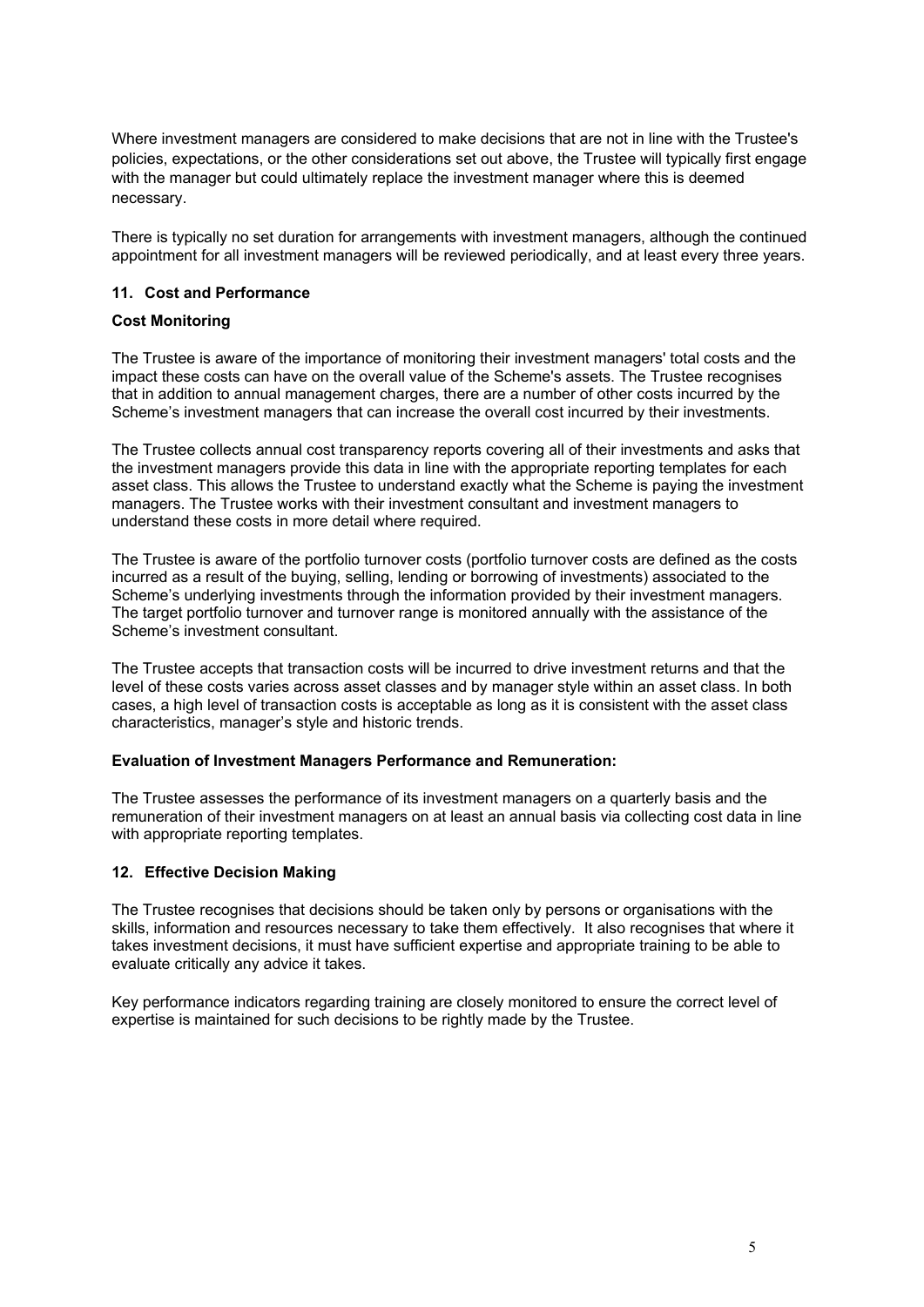# **13. Members' Views and Non-Financial Factors**

In setting and implementing the Scheme's investment strategy the Trustee does not explicitly take into account the views of individual Scheme members and beneficiaries in relation to ethical considerations, social and environmental impact, or present and future quality of life matters (defined as "non-financial factors"1).

# **14. Additional Voluntary Contributions ("AVCs") Arrangements**

Some members obtain further benefits by paying AVCs to the Scheme. The liabilities in respect of these AVCs are equal to the value of the investments bought by the contributions. Details of AVC providers are included in the Appendix to this Statement.

From time to time the Trustee reviews the choice of investments available to members to ensure that they remain appropriate to the members' needs.

| Name (Print) | Signature | Date |
|--------------|-----------|------|
|              |           |      |
| Name (Print) | Signature | Date |

<sup>1</sup> The Pension Protection Fund (Pensionable Service) and Occupational Pension Schemes (Investment and Disclosure) (Amendment and Modification) Regulations 2018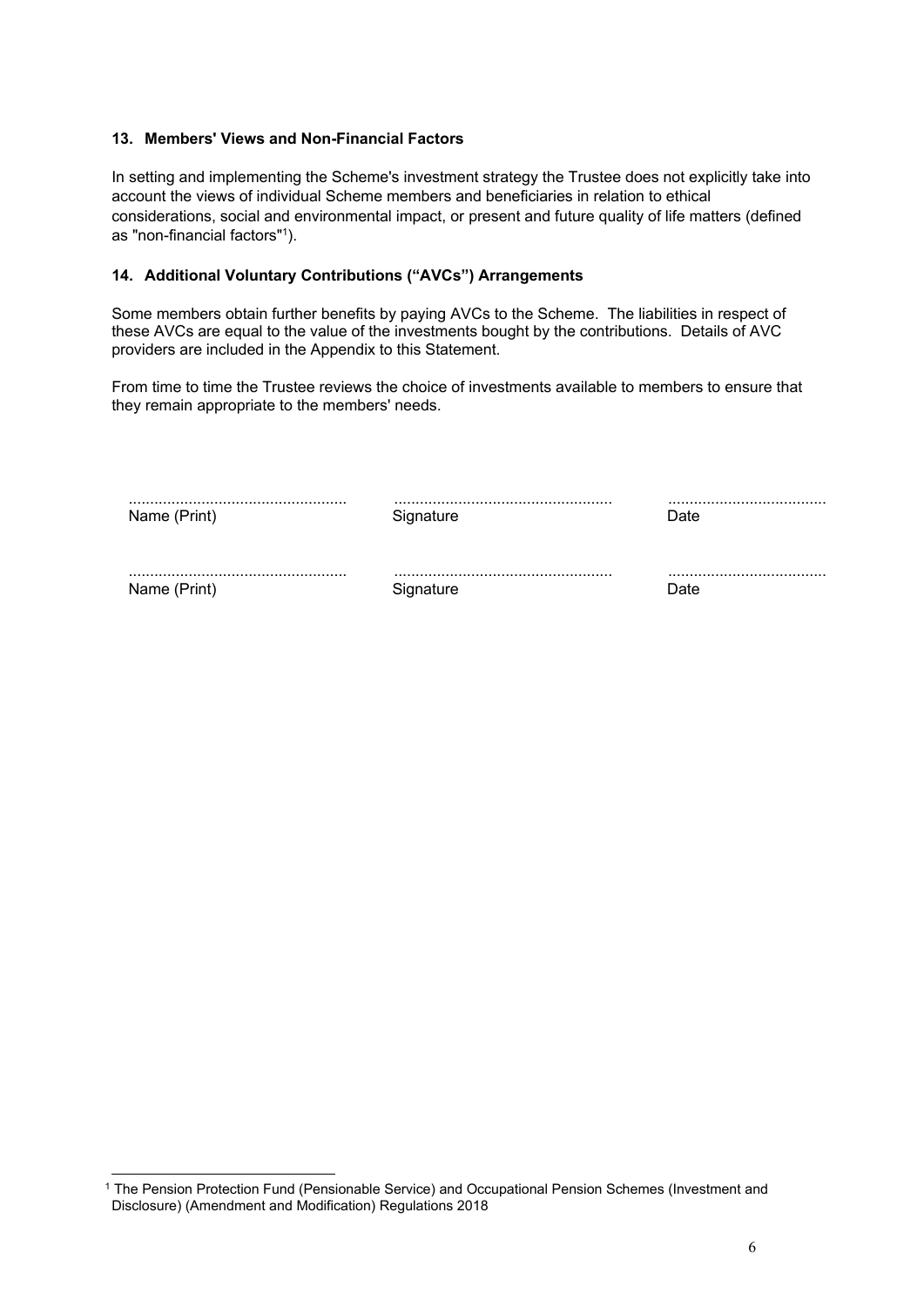### **The Belfast Telegraph Pension Scheme (the "Scheme") Appendix I to Statement of Investment Principles**

This Appendix sets out the Trustee's current investment strategy and is supplementary to the Trustee's Statement of Investment Principles (the "attached Statement").

The Trustee's investment strategy has been established in order to maximise the likelihood of achieving the primary objectives set out in the attached Statement. The details are laid out below:-

# **1. Asset Allocation Strategy**

The Trustee hedges a proportion of both interest rates and inflation exposure through the Scheme's 'Matching' Assets. Due to market movements, the capital required to provide the required level of hedging may fluctuate and be above/below the asset allocation stated below.

| <b>Asset Class</b>                               | Weight (%) |
|--------------------------------------------------|------------|
| 'Growth' Assets (Diversified Growth Funds)       | 51         |
| 'Growth' Assets (Global Equities)                | 11         |
| 'Matching' Assets (Liability Driven Investments) | 38         |

# **2. Investment Management Arrangements**

The following describes the mandates given to the fund managers within each asset class.

# **2.1 Growth Assets – Diversified Growth Funds**

| <b>Investment Fund</b>                              | <b>Allocation</b> | <b>Benchmark</b>                                                | <b>Target</b>                                             |
|-----------------------------------------------------|-------------------|-----------------------------------------------------------------|-----------------------------------------------------------|
| <b>Schroders Diversified</b><br>Growth Fund         | 50%               | ICE BofA Sterling 3-<br><b>Month Government</b><br>Bill Index * | $+4.5\%$ p.a. gross of<br>fees over 5 years               |
| Nordea Stable Return<br>Diversified Growth Strategy | 50%               | 1-month LIBOR                                                   | +4% p.a. gross of<br>fees over rolling 3-<br>year periods |

**\***benchmark and target with effect from 1 April 2022. Prior to this date the benchmark was UK Consumer Price Index, with a target to outperform the benchmark by 5% p.a. net of fees over 5 years.

# **2.2 Growth Assets – Global Equity Funds**

| <b>Investment Fund</b>              | <b>Allocation</b> | <b>Benchmark</b>                       | <b>Target</b>                                       |
|-------------------------------------|-------------------|----------------------------------------|-----------------------------------------------------|
| Arrowstreet Global Equity -<br>ACWI | 100%              | <b>MSCI All Country</b><br>World (Net) | +3% p.a. net of fees<br>over a full market<br>cycle |

# **2.3 Matching Assets**

| <b>Investment Fund</b> | <b>Allocation</b> | <b>Benchmark</b>                    |
|------------------------|-------------------|-------------------------------------|
| <b>BMO LDI Funds</b>   | $100\%$           | <b>Liability Cashflow Benchmark</b> |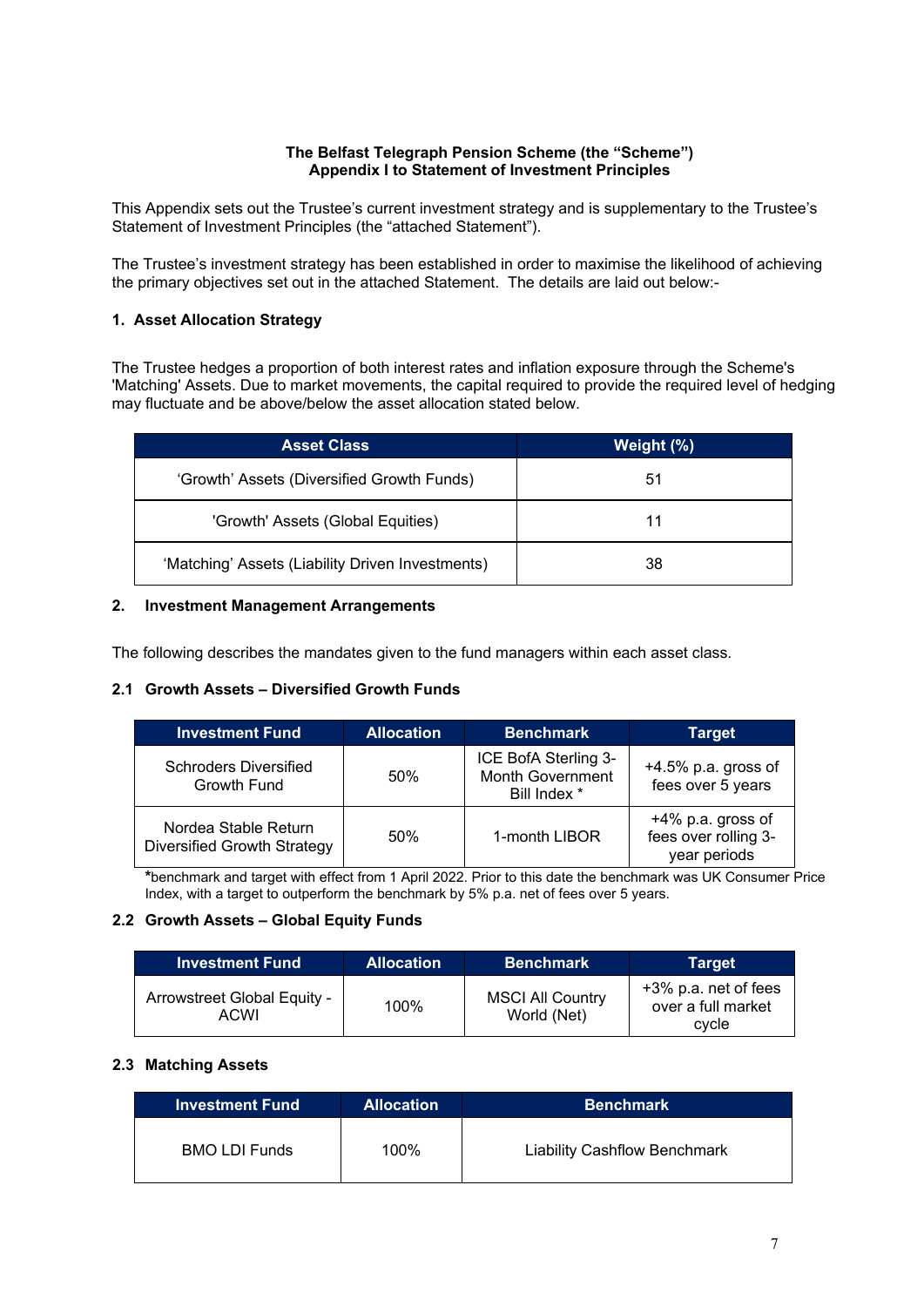# **2.4 Cash balances**

A working balance of cash is held for imminent payment of benefits, expenses, etc. Under normal circumstances it is not the Trustee' intention to hold a significant cash balance and this is carefully monitored by the Scheme's administrator. The Scheme also has the ability to use the BMO Sterling Liquidity Fund to hold cash.

# **2.5 Re-balancing arrangements**

In order to ensure the assets are re-balanced in line with the Asset Allocation Strategy, the Trustee reviews the balance of the assets on a quarterly basis, following which appropriate corrective action is considered.

# **3. Fee structure for advisers and managers**

# **3.1 Advisers**

The Trustee investment advisers are paid for advice received on the basis of the time spent by the adviser. For significant areas of advice (e.g. one off special jobs, or large jobs, such as asset and liability modelling), the Trustee will endeavour to agree a project budget.

These arrangements recognise the bespoke nature of the advice given and that no investment decisions have been delegated to the adviser.

# **3.2 Investment managers**

The investment managers are remunerated as a set percentage of the assets under management. This is in keeping with market practice.

# **3.3 Summary of investment management fee arrangements**

| <b>Manager</b>                                             | Fee Scale (AMC)            |
|------------------------------------------------------------|----------------------------|
| Nordea Stable Return Diversified<br><b>Growth Strategy</b> | $0.75\%$ p.a. <sup>1</sup> |
| Schroders Diversified Growth Fund                          | 0.47% p.a. <sup>2</sup>    |
|                                                            | First £15m $-$ 0.18% p.a.  |
| <b>BMO LDI Funds</b>                                       | Next £35m $-$ 0.15% p.a.   |
|                                                            | Thereafter $-0.12%$ p.a.   |
| Arrowstreet Global Equity - ACWI                           | $0.54\%$ p.a. <sup>3</sup> |

<sup>1</sup>TER shown rather than AMC

² Effective 1 February 2022

**³** fee calculated based on Aggregate Aon advisory clients in the Fund. Therefore subject to change.